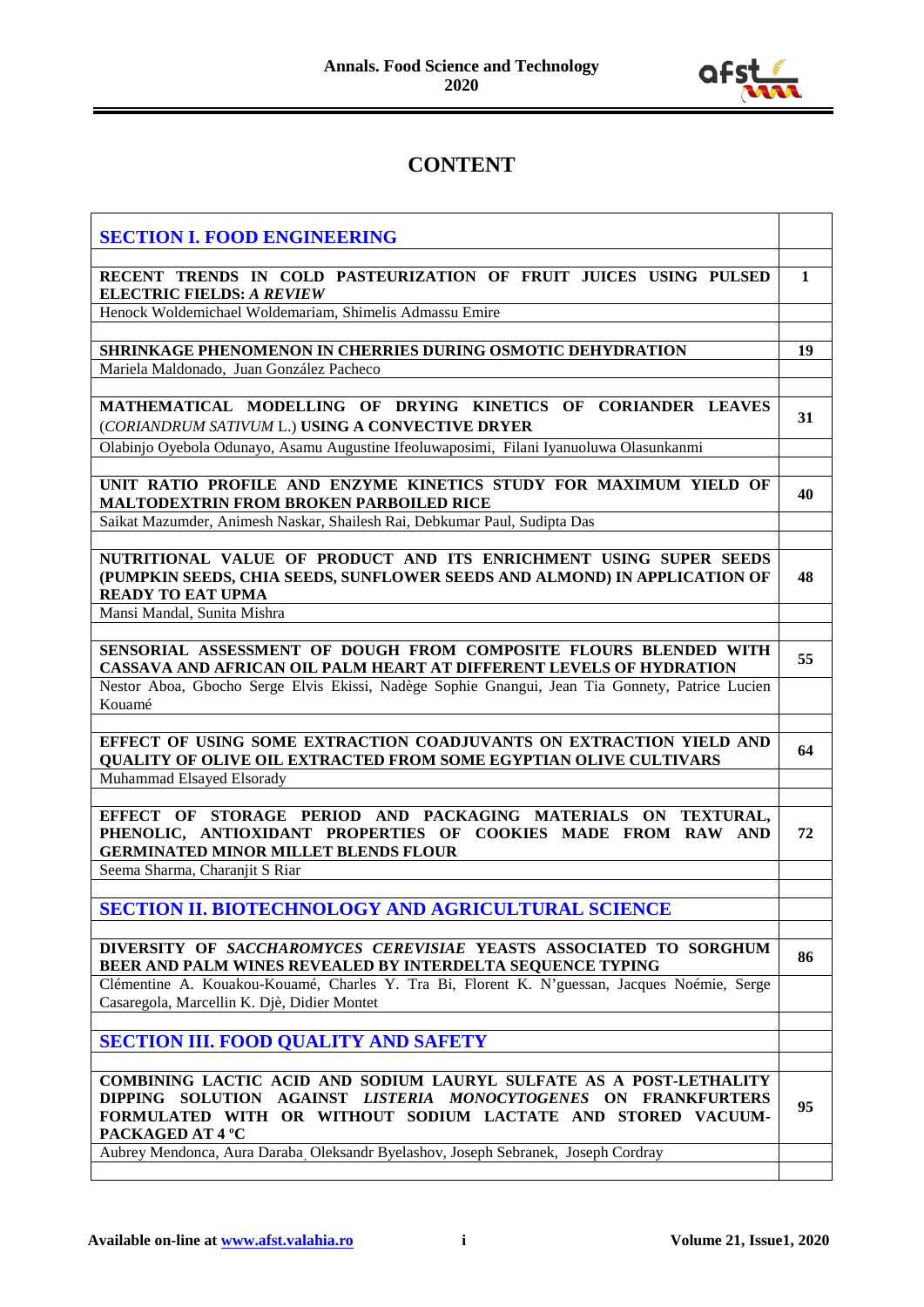## **Annals. Food Science and Technology 2020**



| ANALYSIS OF POTASSIUM BROMATE IN BREAD SAMPLES OF JAIPUR CITY, INDIA                                                                                               | 109        |
|--------------------------------------------------------------------------------------------------------------------------------------------------------------------|------------|
| Rana Rashmi Singh, Mehtani Payal, Sharma Charu, Bhatnagar Pradeep                                                                                                  |            |
|                                                                                                                                                                    |            |
| COMPARISON OF THE NUTRITIVE VALUE OF EVA F1 HYBRID TOMATO FRUIT WITH                                                                                               | 117        |
| <b>COMMERCIAL TOMATO PASTES</b>                                                                                                                                    |            |
| Oluwatoyin A. Adeyemo-Salami, Gbemisola T. Oyedele, Boluwatife O. Oyekan, Yusuf O. Kareem                                                                          |            |
|                                                                                                                                                                    |            |
| MICROBIOLOGICAL SAFETY AND TOXIC ELEMENT CONTAMINANTS IN BIVALVE<br>SHELLFISH FROM INTERTIDAL MUDFLATS OF IKO ESTUARY, NIGER DELTA, NIGERIA                        | 127        |
| Sunday Peter Ukwo, Ofonmbuk Ime Obot                                                                                                                               |            |
|                                                                                                                                                                    |            |
| ASSESMENT OF MICROBIOLOGICAL QUALITY OF YOGURT PRODUCED IN BAMENDA<br>FROM DAY OF PRODUCTION TO END OF SHELFLIFE                                                   | 136        |
| Gangue Tiburce, Tata Tatiana Munghang, Muluh Ndzingu, Ndifon Ammell Ghawel, Nain Caroline                                                                          |            |
| Waingeh, Njoya M. Amadou, Lendzemo Venasius                                                                                                                        |            |
|                                                                                                                                                                    |            |
| BACTERIOLOGICAL AND MYCOLOGICAL QUALITY ASSESSMENT OF SELECTED<br><b>BRANDS OF YOGHURT SOLD WITHIN KADUNA METROPOLIS</b>                                           | 143        |
| Mohammed Sani Sambo Datsugwai, Aliyu Saddiya Gaga                                                                                                                  |            |
|                                                                                                                                                                    |            |
| COMPARATIVE STUDY OF THE BACTERIAL FLORA OF MILK OBTAINED BY MANUAL<br>AND MECHANICAL MILKING IN THE REGION OF OUM EL BOUAGHI                                      | <b>160</b> |
| Rabehi Sabrina, Mamache Bakir, Bouras Insaf, Guebli Houria                                                                                                         |            |
|                                                                                                                                                                    |            |
| ATOMIC ABSORPTION INVESTIGATION OF HEAVY METALS CONTENT IN PLASTIC,                                                                                                |            |
| PAPER AND BOARD FOOD CONTACT MATERIALS PRODUCED IN ROMANIA                                                                                                         | 169        |
| Ungureanu Elena, Mustățea Gabriel                                                                                                                                  |            |
|                                                                                                                                                                    |            |
|                                                                                                                                                                    |            |
| <b>SECTION IV. FOOD ANALYSIS</b>                                                                                                                                   |            |
|                                                                                                                                                                    |            |
| <b>FATTY ACID PROFILES OF UNDERUTILIZED EIGHT ETHIOPIAN OKRA (ABELMOSCHUS</b>                                                                                      | 174        |
| <b>ESCULENTUS) PODS AND SEEDS ACCESSIONS</b>                                                                                                                       |            |
| Habtamu Fekadu Gemede                                                                                                                                              |            |
|                                                                                                                                                                    |            |
| PROXIMATE COMPOSITION, PHYTOCHEMICAL ANALYSIS AND HEALTH-PROMOTING<br>BENEFITS OF SOME COMMONLY CONSUMED INDIGENOUS MEAT SPICES IN NIGERIA                         | 184        |
| Rebecca Olugbemi Olaifa, Olajide Mark Sogunle, Olushola Joshua Odutayo                                                                                             |            |
|                                                                                                                                                                    |            |
| CHEMICAL COMPOSITION, BIOACTIVE COMPOUNDS AND FATTY ACID PROFILE OF<br><b>JUÇARA (EUTERPE EDULIS) PULP</b>                                                         | 193        |
| Roberto de Souza Gomes da Silva, Carla Eliete Iochims dos Santos, Adriana Flach, Johnny Ferraz Dias,                                                               |            |
| Neusa Fernandes de Moura                                                                                                                                           |            |
|                                                                                                                                                                    |            |
| <b>FUNCTIONAL</b><br><b>AND</b><br><b>PROXIMATE</b><br><b>COMPOSITION,</b><br><b>SENSORY</b><br><b>PROPERTIES</b><br>OF                                            |            |
| FERMENTED MAIZE (ZEA MAYS) AND MORINGA (MORINGA OLEIFERA) SEED PROTEIN<br><b>CONCENTRATE FLOUR BLENDS</b>                                                          | 202        |
| Olufunke Oluseyi Ezekiel, Olajide Emmanuel Adedeji                                                                                                                 |            |
|                                                                                                                                                                    |            |
| <b>SECTION V. AGRICULTURAL SCIENCES</b>                                                                                                                            |            |
|                                                                                                                                                                    |            |
| EXTENDING THE SHELF OF TOMATO THROUGH HURDLE TECHNOLOGY - A MINI                                                                                                   |            |
| <b>REVIEW</b>                                                                                                                                                      | 211        |
|                                                                                                                                                                    |            |
| Sanusi Shamsudeen Nassarawa, Munir Abba Dandago, Gambo Ahmad                                                                                                       |            |
|                                                                                                                                                                    |            |
| SOIL PHYSICO-CHEMICAL PROPERTIES AND IN-VITRO ZINC SOLUBILIZATION OF<br>RHIZO-MICROBES FROM THE DIFFERENT RHIZOSPHERIC SOIL SAMPLES OF HARSH<br><b>ENVIRONMENT</b> | 226        |